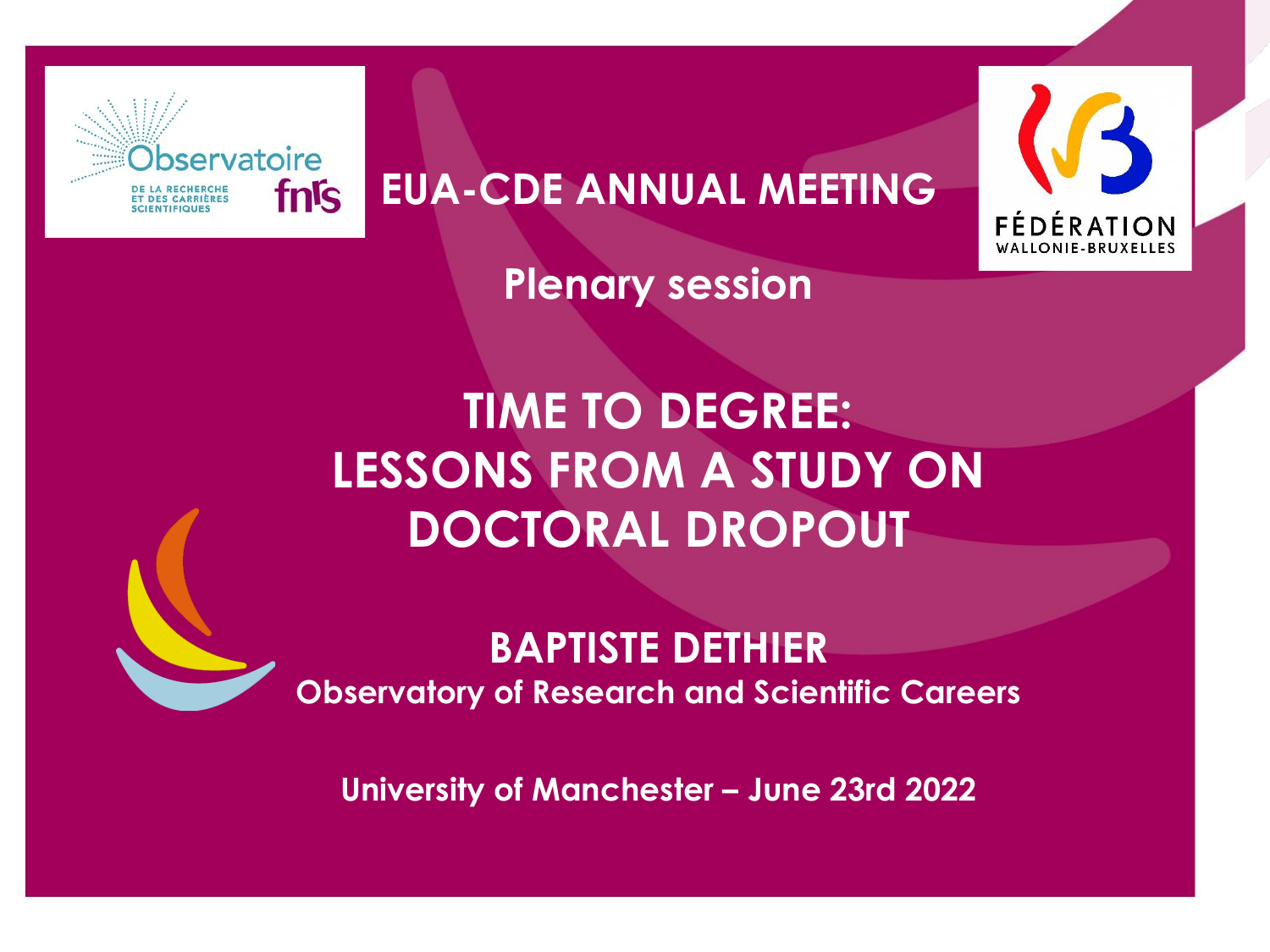# **OBSERVATORY OF RESEARCH AND SCIENTIFIC CAREERS**

- ➢ Created in 2018, funded by the Federation Wallonia-Brussels
- ➢ Track and analyse the careers of researchers from the six French-speaking universities in Belgium, and develop knowledge on the doctoral and postdoctoral process





EUA-CDE Annual Meeting - Manchester - 06/23/2022



bservatoire

**DES CARRIÈRES** 

fnis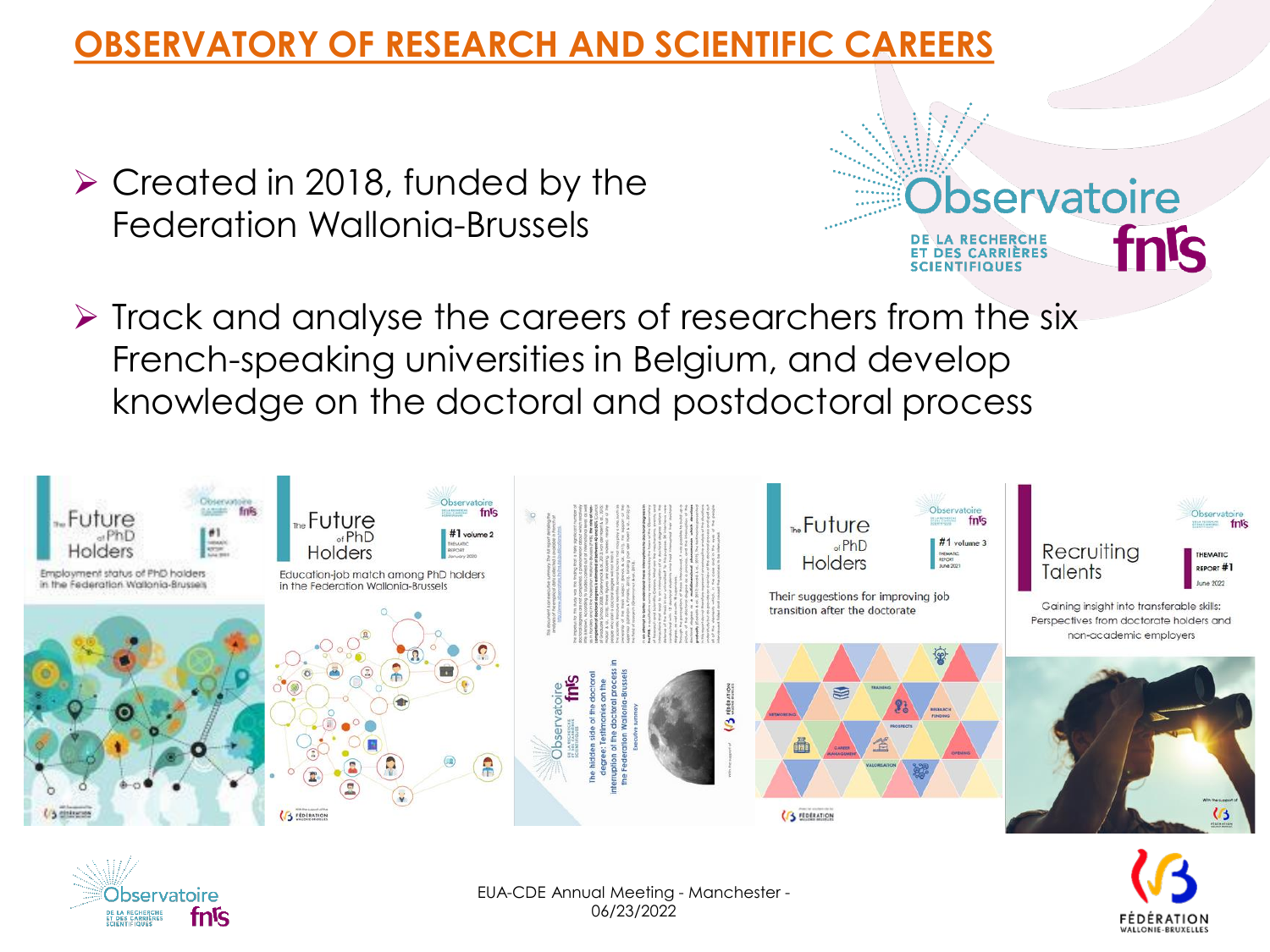# **STUDY ON DOCTORAL DROPOUT**

# **Data & Methods**

- ➢ Qualitative study
- ➢ Semi-structural interviews with 12 former PhD candidates and 18 supervisors (December 2018 – March 2019)
- $\triangleright$  Diversity in fields of research
- ➢ All PhD candidates interviewed were funded  $\triangleright$  Time of interruption: 2 to 5 years after starting the programme





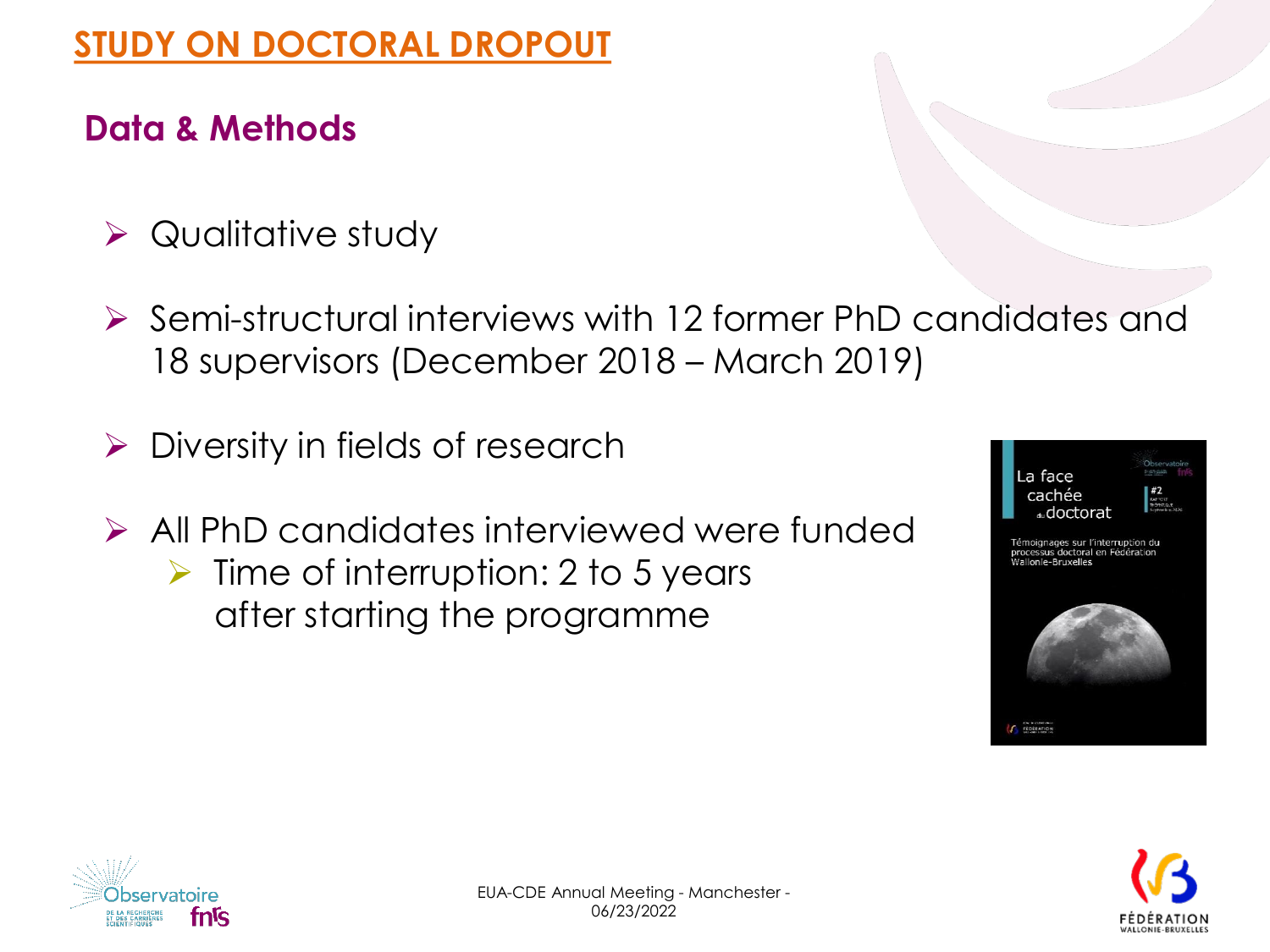# **TIME TO DEGREE: LESSONS FROM A STUDY ON DOCTORAL DROPOUT**

# **Tacit mutual expectations about "autonomy" and "support"**

- ➢ PhD candidate works "autonomously" with supervisor to "support"
	- When should we consider that it is legitimate for PhD candidates to ask for help?
	- $\triangleright$  To what extent might supervision be perceived as excessively controlling, or as insufficiently engaged?

"*My role is basically to let the students be autonomous. As soon as they ask for help, I try to make myself available to meet them within a week or two. I do not seek them out myself, since this is all part of them learning to be autonomous. Except of course if I haven't heard from them at all for a while, I will then get in touch to see how they are getting on, but I do not "police" them.*" (Supervisor)

"*I thought there would be much more support. It's true that research is also about being autonomous, but I hadn't realised to what extent back then.*" (PhD candidate)



![](_page_3_Picture_8.jpeg)

![](_page_3_Picture_9.jpeg)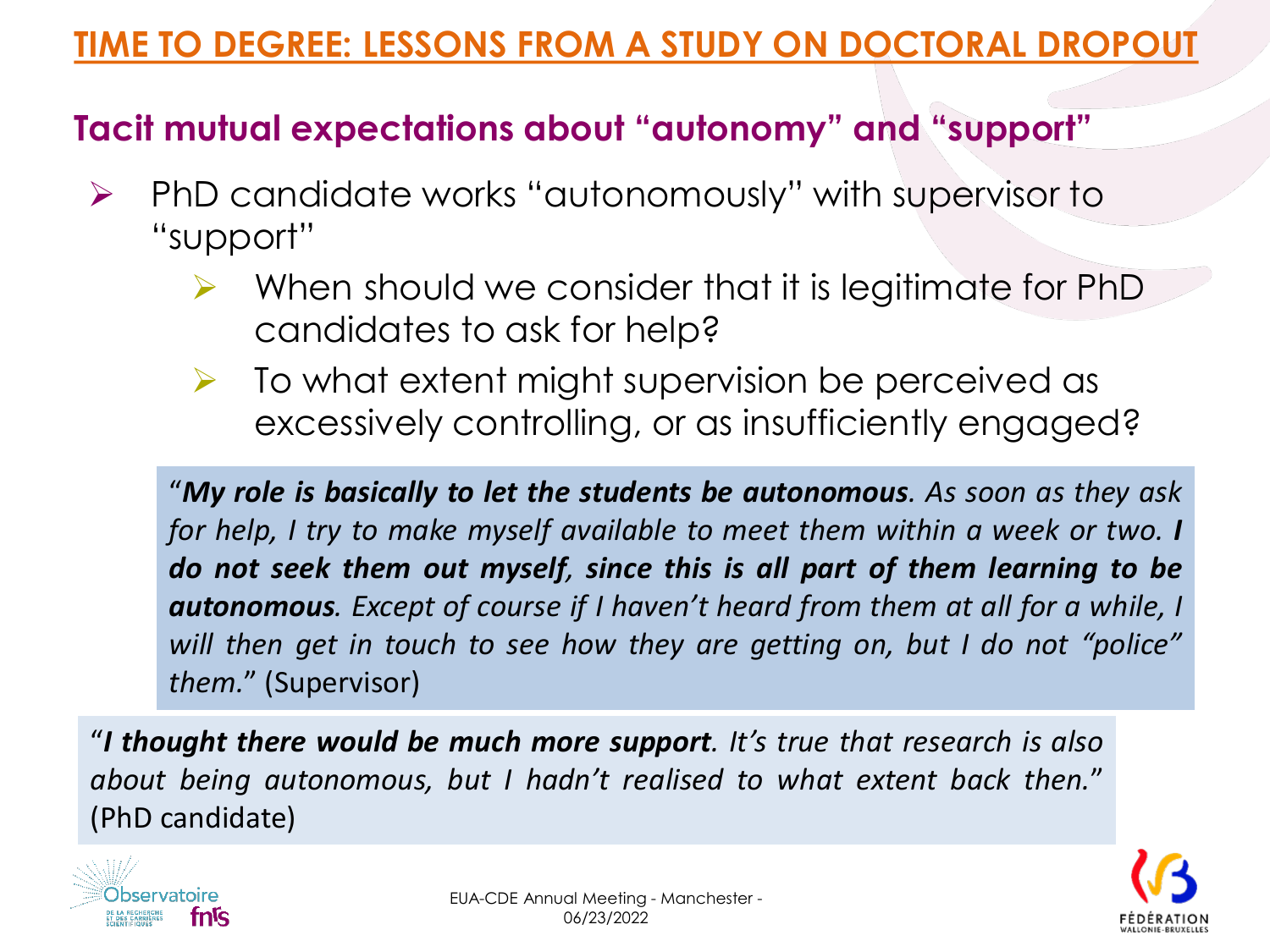# **TIME TO DEGREE: LESSONS FROM A STUDY ON DOCTORAL DROPOUT**

#### **Doctoral degree: a demanding and uncertain process**

➢ Conflict between the time available to do the research and the uncertainty of the scientific process, and pressure to finish on time and doing something correct

"*With research, you create a hypothetical working plan but it remains uncertain by the very nature of research. It wouldn't make sense to work in any other way. This is becoming harder and harder for students to accept, as though we should be selling them something that is guaranteed to work. The trend is towards immediacy and guaranteed success.*" (Supervisor)

"*It was so vague…the research didn't really make sense, it wasn't clear to me where I was going with it. [My supervisor] didn't have any expertise in my subject and was at the same level as me most of the time, so I carried on working without knowing if it was any good, and without having much faith in what I was doing. He sometimes said I understood it better than he did.*" (PhD candidate)

![](_page_4_Picture_5.jpeg)

![](_page_4_Picture_6.jpeg)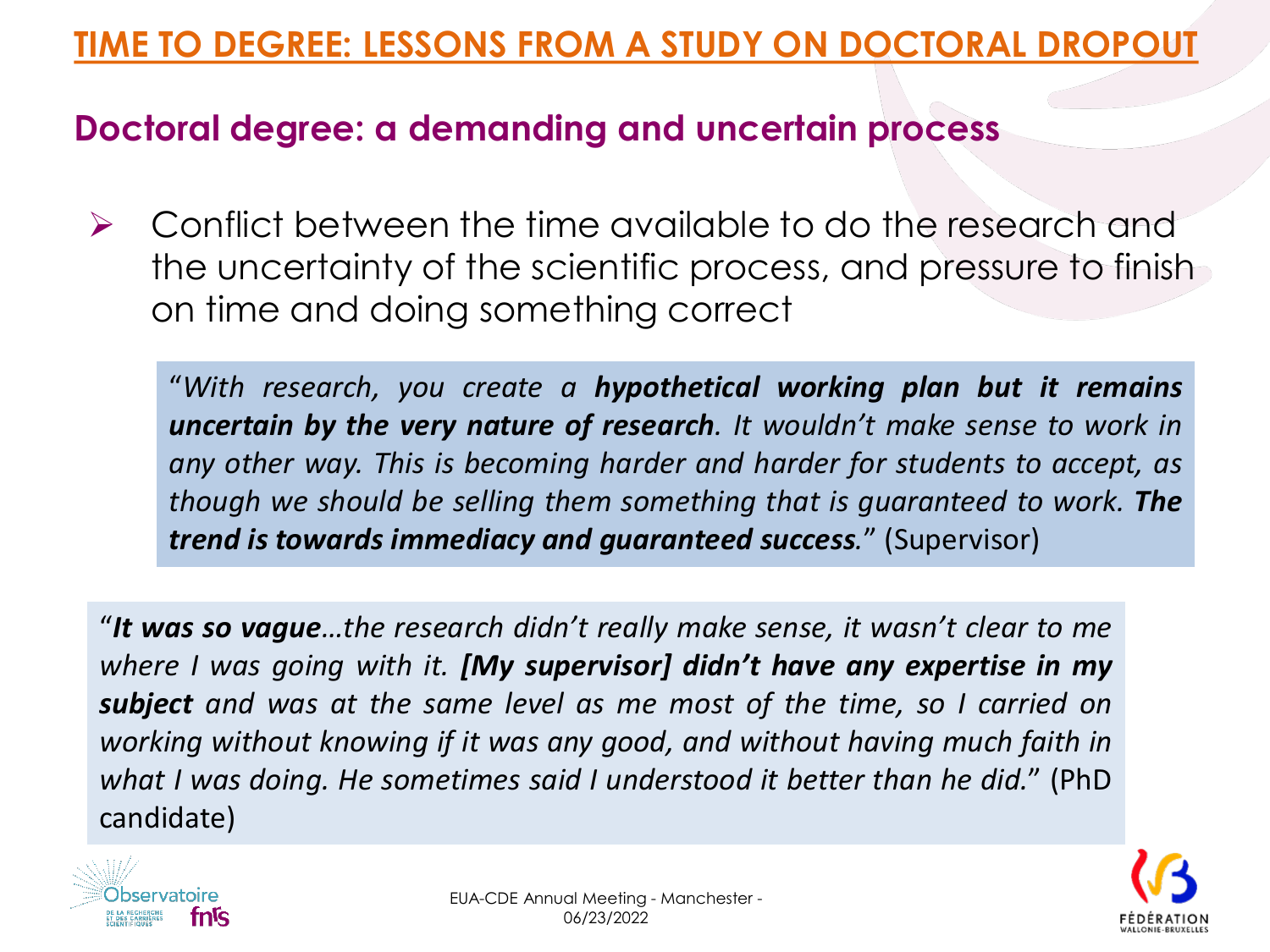# **The end of doctoral funding**

- $\triangleright$  Lack of time to complete
- $\triangleright$  How to combine completion with private life?
	- $\triangleright$  Family responsibilities, rent to pay...

"*At the end of my fellowship, I launched a final study to finish and then defend my thesis, [I was] unemployed. I was a utopian: "I do a study, I write and it will go fast". I saw myself writing my thesis in 3 months* (laughs)*. Then very quickly, reality hits... Financially, it was not manageable. The idea was to finish the manipulations and then find a job and write my thesis at the same time but it was not possible. A month or two later, I cried my eyes out and gave up.*" (PhD candidate)

![](_page_5_Picture_6.jpeg)

![](_page_5_Picture_7.jpeg)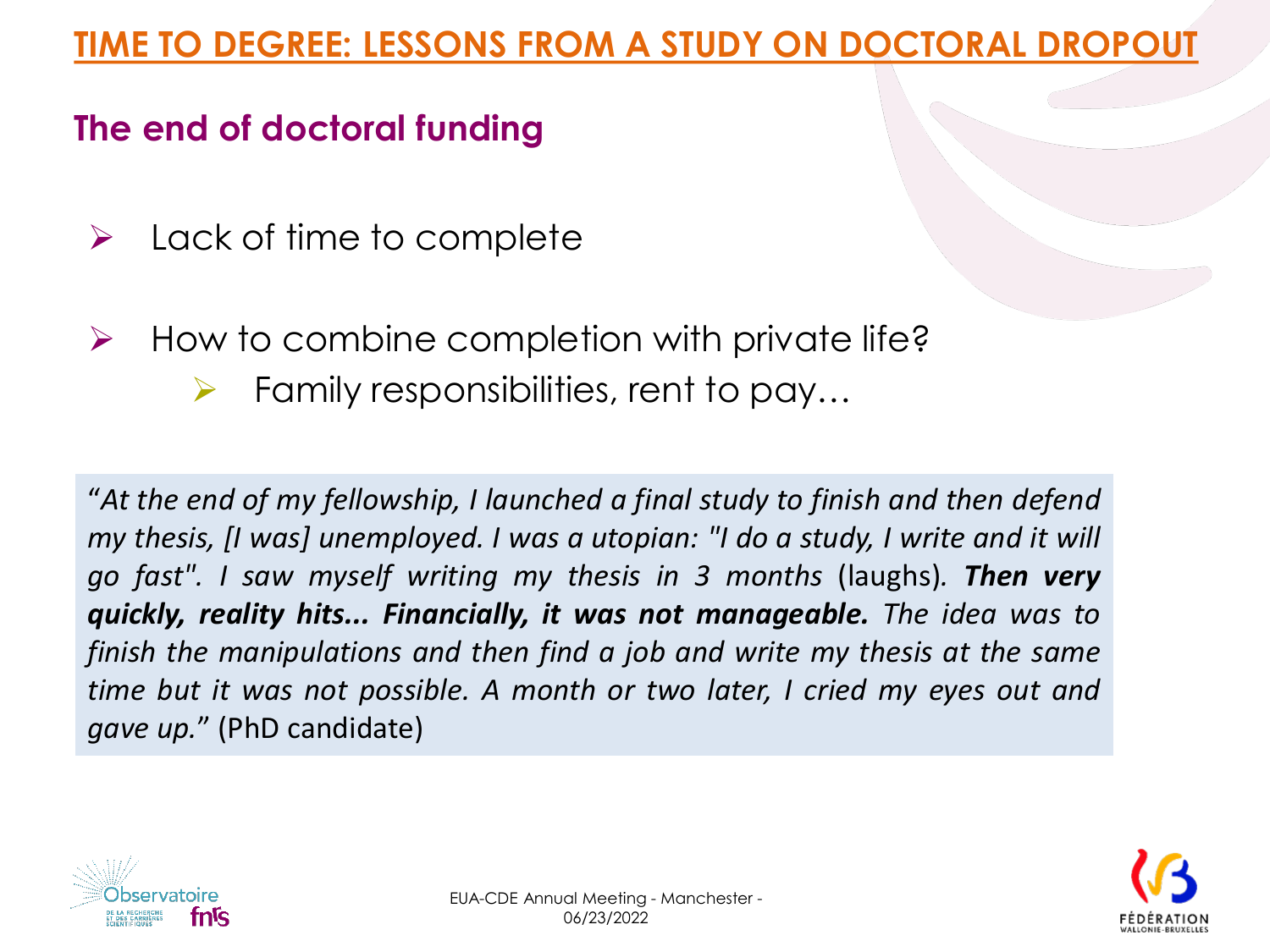# **TIME TO DEGREE: LESSONS FROM A STUDY ON DOCTORAL DROPOUT**

#### **Time to degree depends on the supervisors**

➢ Different types of considering time among supervisors

"*I am very attached to the principle of a thesis in 4 years.* […] *I gradually give them a structure knowing that it takes time to get their bearings. I try to make them aware from the outset because after four years, there is no more funding and I am against the principle of making a thesis on unemployment. All work deserves pay.*" (Supervisor)

"*Theses are rarely finished in 4 years, the average is rather 4.5 years. When the funding ends, we look for a supplement but sometimes the doctoral candidate spends a few months on unemployment to finish. I always put a little pressure to meet the deadlines, that's plan A. But if it's really not feasible, we move on to plan B.*" (Supervisor)

"*I prefer that we take more time to make a good thesis than to finish it in time at any cost* [...]*. We constantly try to choose a subject and adapt it according to the time available, but there are incompressible things. 3.5 years, 4 years to finish a thesis, that's borderline indecency.*" (Supervisor)

![](_page_6_Picture_6.jpeg)

![](_page_6_Picture_8.jpeg)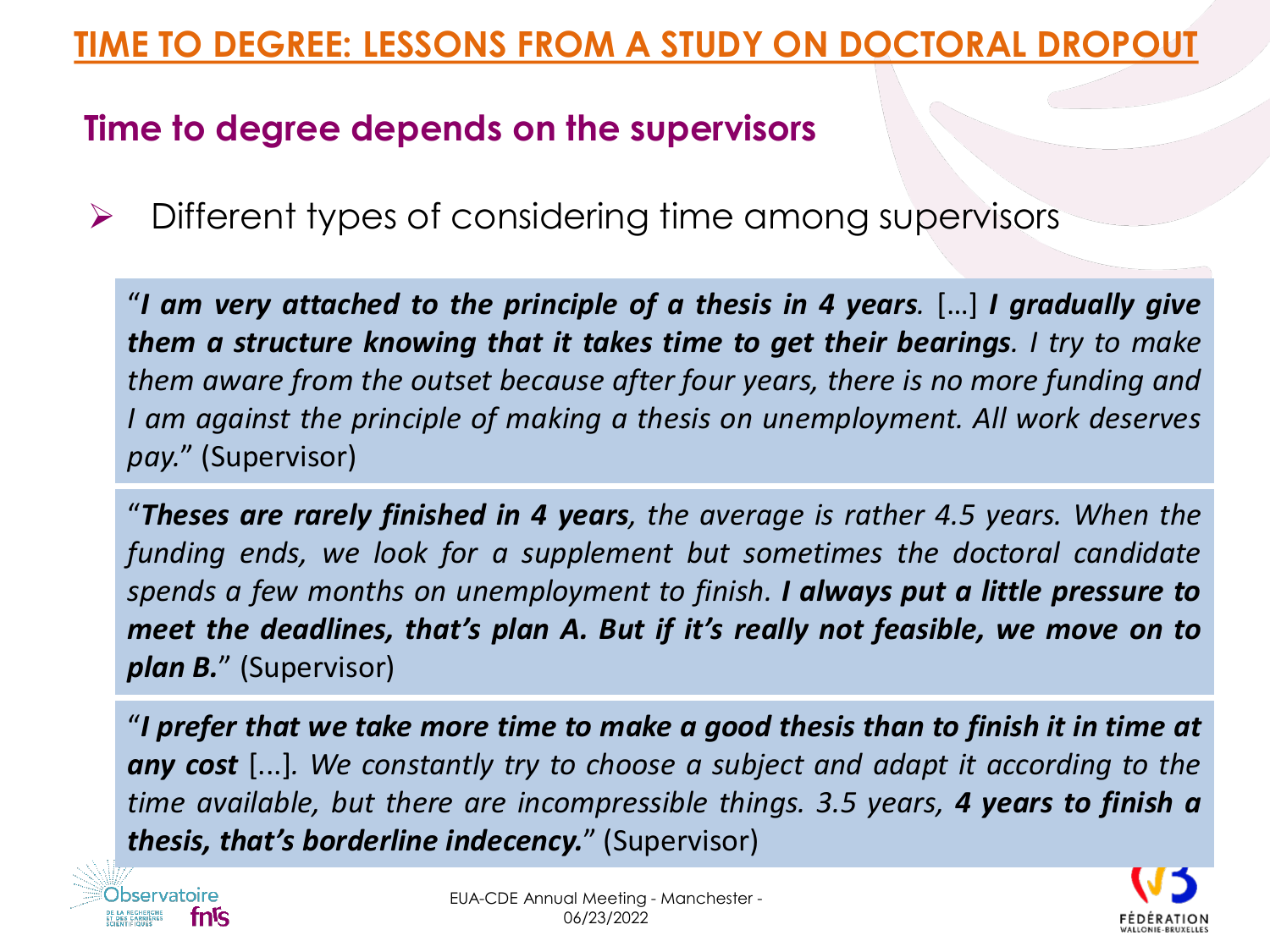# **DISCUSSION**

# **Is there enough time for the doctorate?**

- $\triangleright$  The doctorate is an evolving process that is uncertain
	- $\triangleright$  But framed within a defined length of time that has to be considered as a part of the process
- $\triangleright$  To increase the chances to complete (on time)
	- ➢ Need for more dialogue between PhD candidate and supervisor
		- ➢ Reduce ambiguities, tacit expectations
		- $\triangleright$  Find a good balance for both
		- $\triangleright$  Better deal with uncertainty
	- ➢ Activate "external" resources (e.g. thesis committee) or the support mechanisms that exists within universities

![](_page_7_Picture_10.jpeg)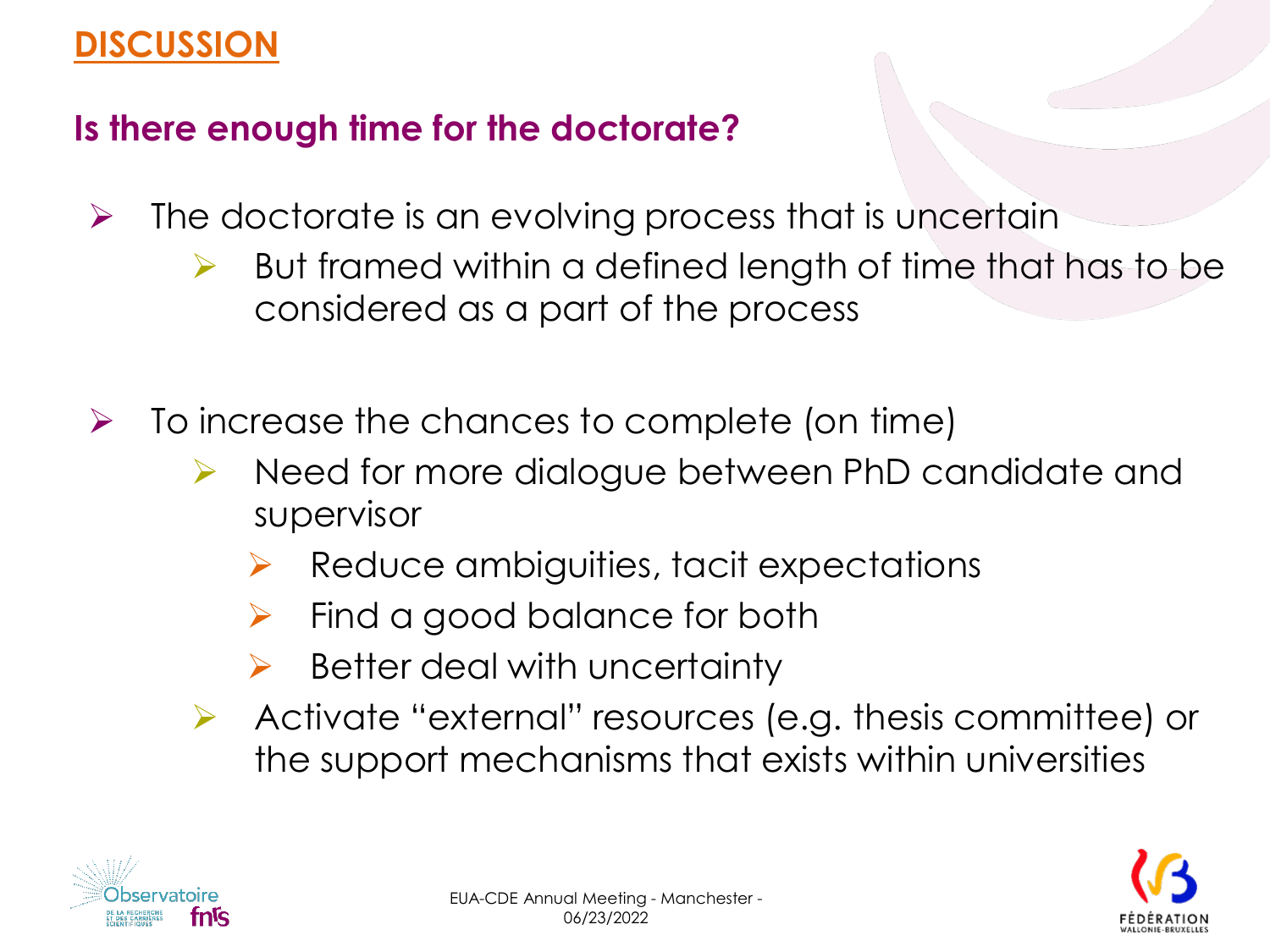# **THANK YOU FOR YOUR ATTENTION**

**Contact information, reports and social medias**

![](_page_8_Picture_2.jpeg)

![](_page_8_Picture_3.jpeg)

![](_page_8_Picture_4.jpeg)

![](_page_8_Picture_5.jpeg)

![](_page_8_Picture_6.jpeg)

![](_page_8_Picture_7.jpeg)

![](_page_8_Picture_8.jpeg)